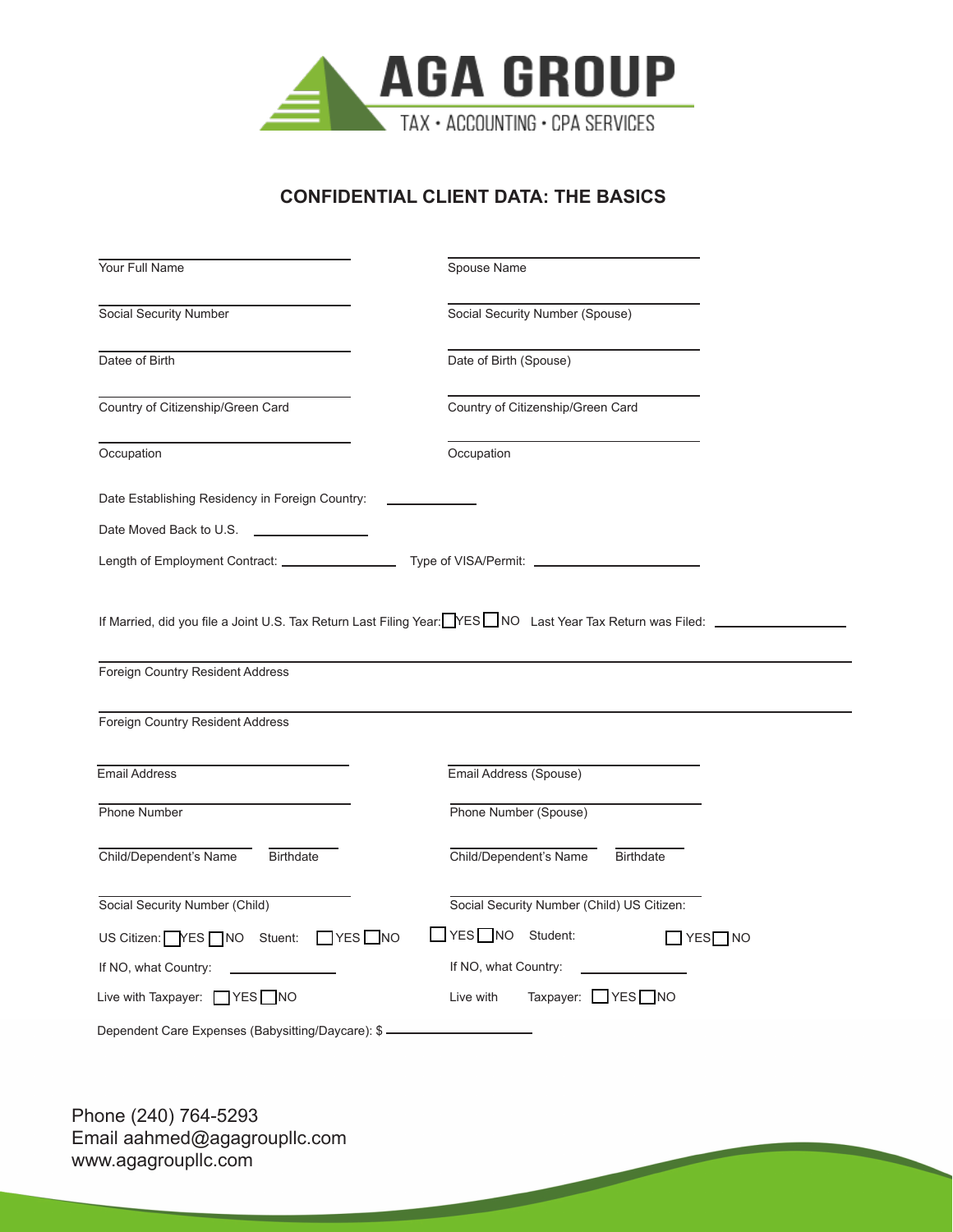

#### **CONFIDENTIAL CLIENT DATA: THE BASICS**

| <b>FOREIGN EMPLOYMENT: (State amounts in the foreign currency received)</b>                      |                       |
|--------------------------------------------------------------------------------------------------|-----------------------|
|                                                                                                  | $\Box$ YES $\Box$ NO  |
|                                                                                                  |                       |
| Gross Wages: ____________________                                                                |                       |
|                                                                                                  | $\Box$ YES $\Box$ NO  |
|                                                                                                  |                       |
|                                                                                                  |                       |
|                                                                                                  |                       |
| <b>HOUSING:</b>                                                                                  |                       |
| Does your employer pay for your living expenses: YES NO If YES, value: _________                 |                       |
| If NO, please list housing expenses you paid for the tax year:                                   | Rent ____________     |
|                                                                                                  | Utilities ___________ |
|                                                                                                  | Other _____________   |
| <b>SELF-EMPLOYMENT:</b>                                                                          |                       |
| Are you self-employed in the Foreign Country   YES   NO Business/Profession: ___________         |                       |
| Please see the SELF-EMPLOYMENT worksheet to list your Foreign Self-employment Income & Expenses. |                       |
|                                                                                                  |                       |

NOTE: Your foreign net self-employment income is subject to Social Security & Medicare Taxes, unless you live in a country that has a Social Security Treaty with the U.S. and qualify for exemption.

#### **CLIENT VERIFICATION:**

The undersigned taxpayer verifies that all information stated throughout this Tax Organizer & Questionnaire is true and correct. Further, the undersigned takes responsibility if information on the Tax Organizer & Questionnaire necessary to prepare an accurate tax return is not disclosed. In addition, the undersigned taxpayer understands that it is the taxpayer's responsibility to maintain documentation to support the information disclosed on the Tax Organizer & Questionnaire, which will be required in the event of an audit.

**Print Name Date Contract Contract Contract Contract Contract Contract Contract Contract Contract Contract Contract Contract Contract Contract Contract Contract Contract Contract Contract Contract Contract Contract Con**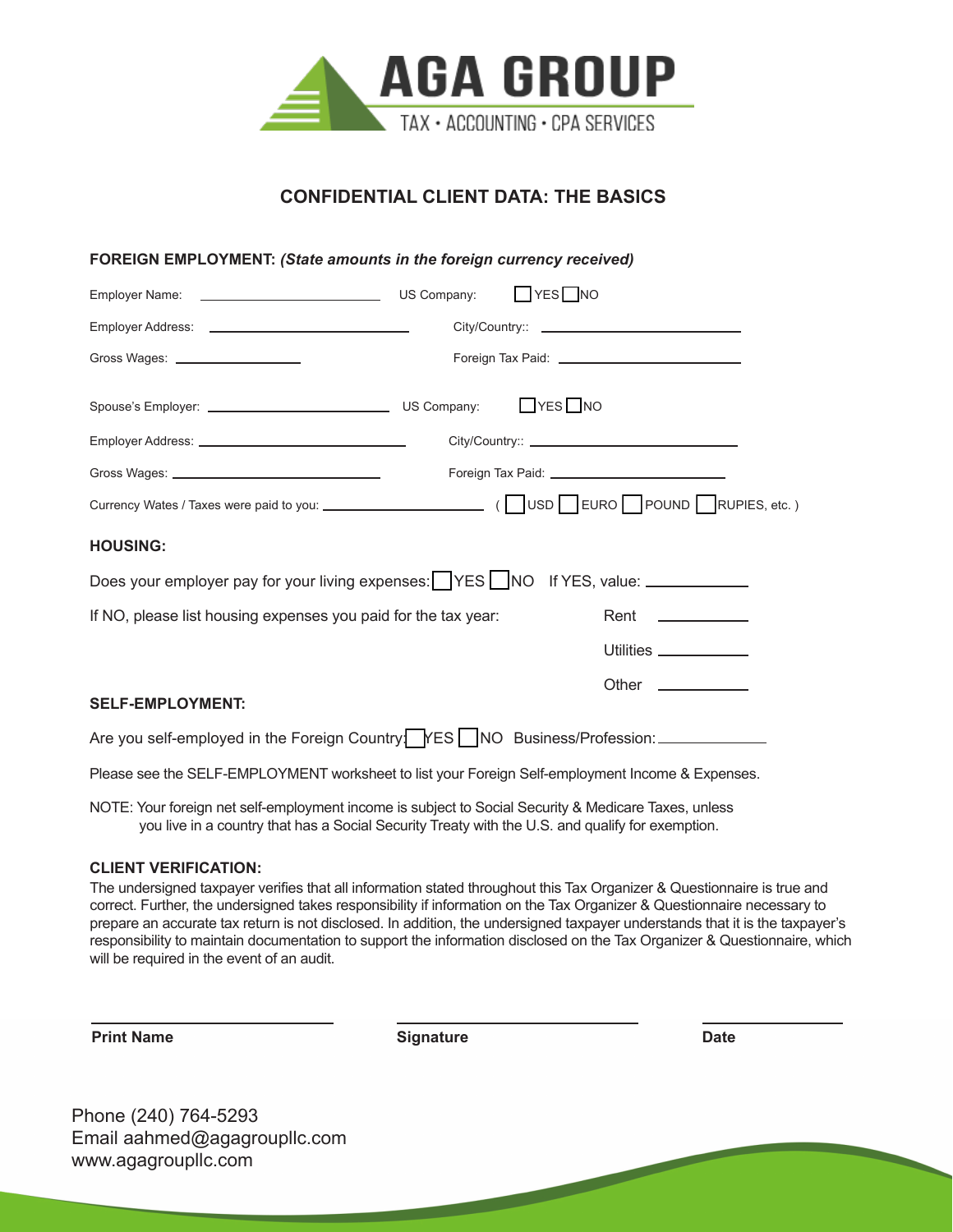

### **The information below is Required by the IRS if your Foreign accounts exceed 10,000**

|             |      | Are you a signatory on a Foreign Bank or Investment Account? | <b>YES</b><br><b>NO</b> |
|-------------|------|--------------------------------------------------------------|-------------------------|
| <b>Bank</b> | Name | <u> 1986 - Johann Stoff, Amerikaansk politiker (</u>         |                         |
|             |      |                                                              |                         |
| <b>Bank</b> |      |                                                              |                         |
|             |      |                                                              |                         |
|             |      | Country <u>____________________________</u>                  |                         |
|             |      |                                                              |                         |
|             |      |                                                              |                         |
|             |      | Country ———————————————                                      |                         |
|             |      |                                                              |                         |
|             |      |                                                              |                         |
|             |      |                                                              |                         |
|             |      |                                                              | $Acct \#$               |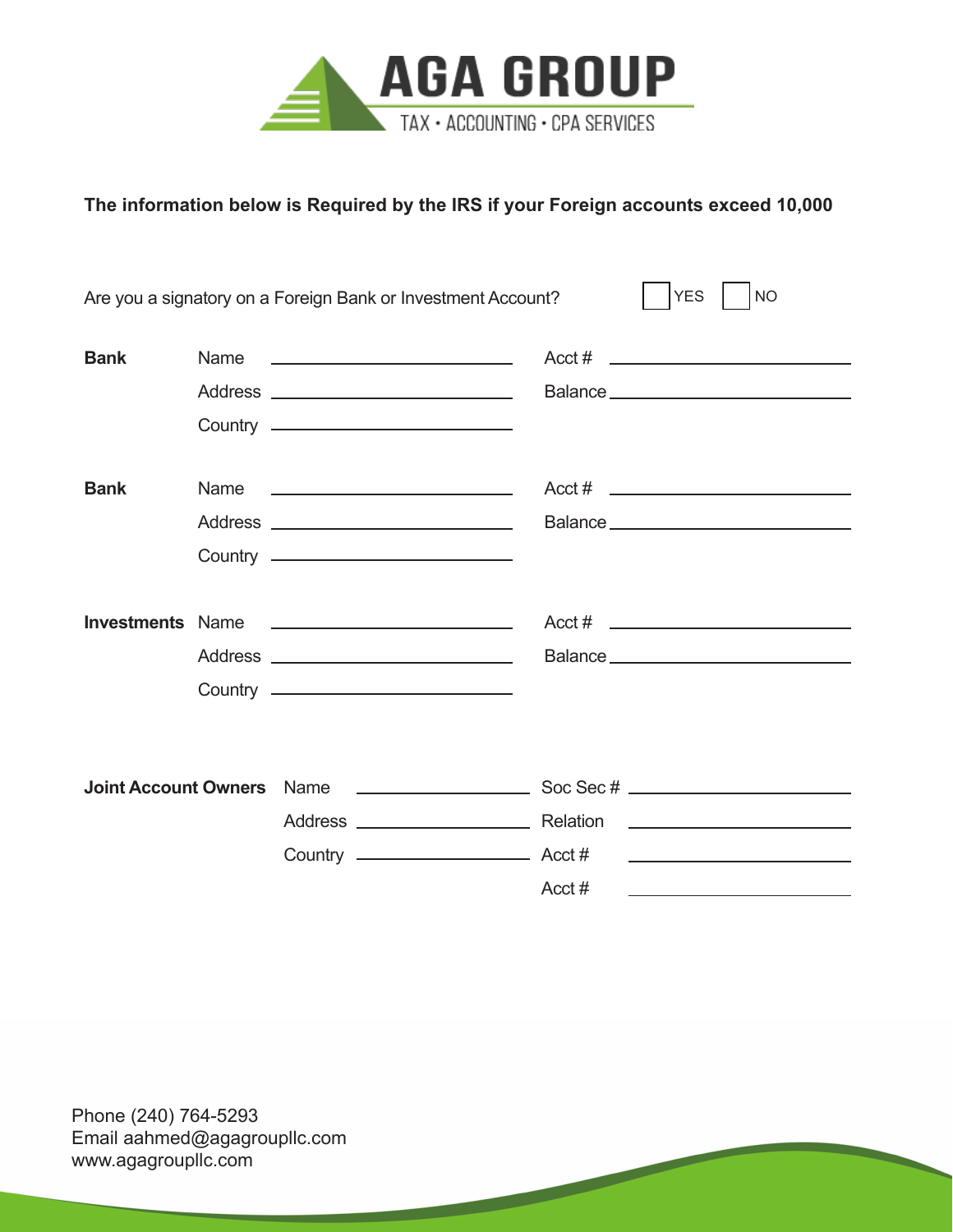

| INTERET          |                         |                            |                     |
|------------------|-------------------------|----------------------------|---------------------|
| <b>Bank Name</b> | <b>Regular Interest</b> | <b>Tax-Exempt Interest</b> | <b>Tax Withheld</b> |
|                  |                         |                            |                     |
|                  |                         |                            |                     |
|                  |                         |                            |                     |
|                  |                         |                            |                     |

| <b>DIVIDENDS</b> |                          |                            |                     |
|------------------|--------------------------|----------------------------|---------------------|
| Payor / Broker   | <b>Regular Dividends</b> | <b>Qualified Dividends</b> | <b>Tax Withheld</b> |
|                  |                          |                            |                     |
|                  |                          |                            |                     |
|                  |                          |                            |                     |
|                  |                          |                            |                     |

| <b>CAPITAL GAINS</b> |                      |                     |                     |
|----------------------|----------------------|---------------------|---------------------|
| <b>Stock Name</b>    | <b>Sale Proceeds</b> | Date: Sold / Purch. | <b>Purch. Price</b> |
|                      |                      |                     |                     |
|                      |                      |                     |                     |
|                      |                      |                     |                     |
|                      |                      |                     |                     |
|                      |                      |                     |                     |
|                      |                      |                     |                     |
|                      |                      |                     |                     |
|                      |                      |                     |                     |
|                      |                      |                     |                     |
|                      |                      |                     |                     |

| <b>OTHER INCOME</b>    |                            |                     |
|------------------------|----------------------------|---------------------|
| <b>401K/IRA</b>        | <b>1099-R Distribution</b> | <b>Tax Withheld</b> |
|                        |                            |                     |
|                        |                            |                     |
| <b>Social Security</b> | <b>Benefits Paid</b>       | <b>Tax Withheld</b> |
|                        |                            |                     |

| <b>Unemployment</b> | <b>Benefits Paid</b> | Tax Withheld |
|---------------------|----------------------|--------------|
|                     |                      |              |
|                     |                      |              |
|                     |                      |              |
|                     |                      |              |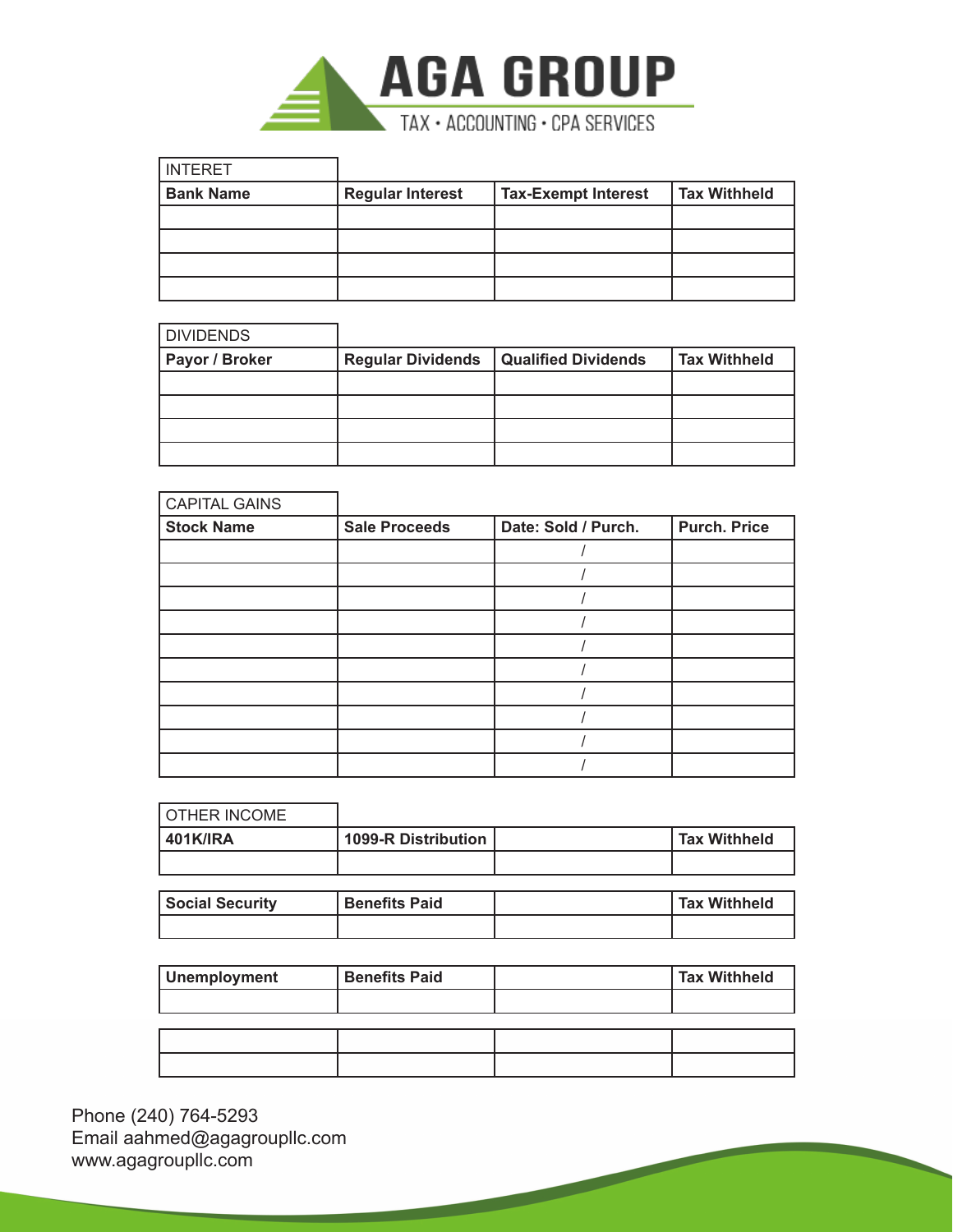

### **Medical Expenses**

| <b>Health Insurance</b>                                                               |                                                     |    |
|---------------------------------------------------------------------------------------|-----------------------------------------------------|----|
| Doctor/Dentists/Hospital                                                              |                                                     |    |
| <b>Therapists</b>                                                                     |                                                     |    |
| Prescriptions                                                                         |                                                     |    |
| Travel to: Doctors/Hospital                                                           |                                                     |    |
| <b>Medical Expenses</b>                                                               |                                                     |    |
| 1st Home: Interest Paid                                                               | <b>Principal Debt</b>                               | \$ |
| 2ndHome: Interest Paid                                                                | <b>Principal Debt</b>                               | \$ |
| <b>Real Estate Tax</b>                                                                |                                                     |    |
| <b>Foreign Tax Paid on Investments</b>                                                | Excl: VAT                                           |    |
| <b>Foreign Tax Credit: Prior Years</b>                                                |                                                     |    |
|                                                                                       |                                                     |    |
| <b>Charitable Contributions</b> Health (must be US recognized Nonprofit Organization) |                                                     |    |
| <b>Check/Credit Card</b>                                                              |                                                     |    |
| Property/Clothing/etc.                                                                | Thrif / Resale Value                                |    |
| Art & Collectibles                                                                    | Appraisal required is over \$5,000                  |    |
| <b>Stock</b>                                                                          | Market Value at donation date                       |    |
| <b>Miscellaneous</b>                                                                  |                                                     |    |
| <b>Investments Fees</b>                                                               |                                                     |    |
| <b>Tax Preparation Fees</b>                                                           |                                                     |    |
| <b>Employee Business Exp</b>                                                          |                                                     |    |
| <b>Moving Expenses</b>                                                                | (must be more than 50 miles from your previous job) |    |
| Transporting Fun. & Clothing                                                          |                                                     |    |